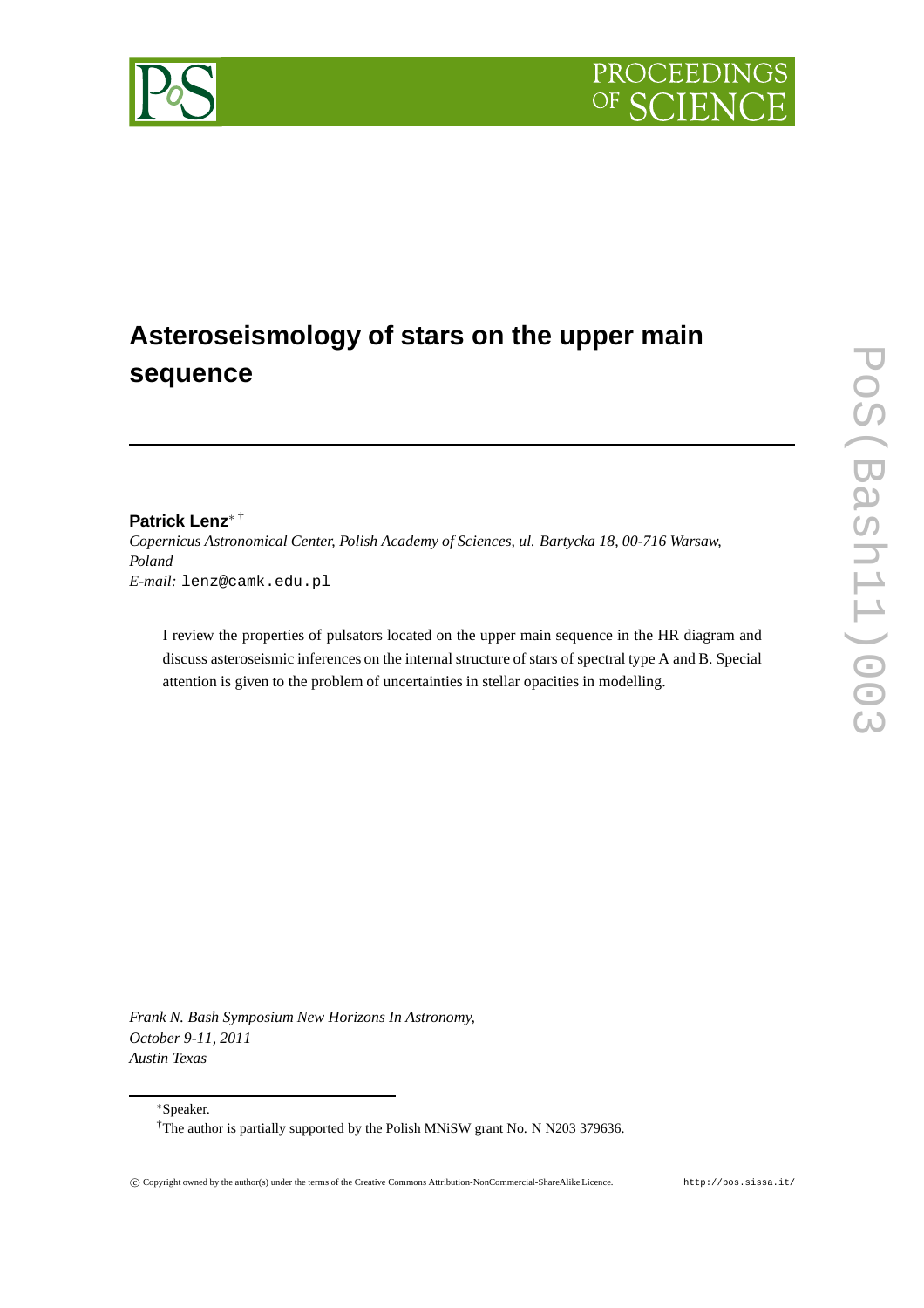Pulsating stars on the upper main sequence in the HR diagram commonly exhibit a convective core (which appears if  $M > 1.2$  M<sub>☉</sub>) and a radiative envelope with thin convection zones close to the surface. The evolutionary status of pulsators located in this region in the HR diagram can be manifold, however: beside common main sequence pulsators (in which hydrogen core burning takes place) we also have pre-main sequence stars (no efficient nuclear reactions) and post-main sequence stars (hydrogen shell burning). We distinguish different types of pulsators along the main sequence band: among B and late type O stars we have the so-called  $\beta$  Cephei pulsators with periods of hours and masses of 8–20  $M_{\odot}$  and the long-period SPB oscillators (slowly pulsating B stars) with periods of days and masses of  $3-12$  M<sub>☉</sub>. Moving towards lower masses, there are the δ Scuti pulsators (M = 1.5–2.5 M<sub>☉</sub>), which are dwarfs or giants of spectral type A2–F5 located in the extension of the Cepheid instability strip with periods of 0.02–0.3d. Pulsating magnetic stars among A stars are known as roAp pulsators with periods of 5–15 minutes. Among F-type stars there are the  $\gamma$  Dor pulsators with masses of 1.4–1.6 M<sub> $\odot$ </sub> and periods of 0.3–3 d. Recent observational reviews on these pulsators based on satellite photometry can be found in  $[1-3]$  for A and F pulsators and for B stars in [4, 5]. Prior to the discussion of recent asteroseismic results on the physics in these stars I will review some basics of stellar pulsation.

# **1. Stellar oscillations**

Stellar pulsation occurs if a star undergoes free or forced oscillations. In the limit of slow rotation, the star is spherically symmetric in its equilibrium. In this case the geometrical perturbation of the equilibrium through a pulsation mode can be characterized by a spherical harmonic  $Y_{\ell}^{m}(\theta,\phi)$ , where  $\theta$  is the colatitude,  $\phi$  the azimuthal angle,  $\ell$  the degree (i.e. the number of nodal lines on the surface) and *m* the number of nodal lines crossing the equator. If  $\ell = 0$  we have radial pulsation (i.e. a spherically symmetric oscillation) and if  $\ell > 0$  we have nonradial oscillations. For a spherical degree,  $\ell$ , the eigenfunctions are degenerate by  $(2\ell+1)$ -folds in *m*. Rotation lifts this degeneracy and leads to mode frequencies depending on *m*. Finally, a pulsation mode is also characterized by the number of nodes, *n*, in the radial component of the displacement between the center and the surface. The radial fundamental mode has no node, i.e.  $n=0$ , the first overtone  $n=1$ , and so forth.

The symmetry axis of pulsation is commonly aligned to the dominant symmetry axis in the star. It is often the rotation axis; however, in case of the presence of a strong magnetic field it is the magnetic axis, or in a close binary system the tidal axis. If no symmetry axis clearly dominates, the pulsation symmetry axis may lie in between two symmetry axes, e.g., in between the rotation axis and the magnetic field axis [6]. Such an example has already been found in a magnetic A-type star observed by the *Kepler* satellite [7].

#### **1.1 Propagation of waves inside a star**

As for every oscillating body its structure and composition determines its frequencies. The solution of the oscillation equations for a star reveals two characteristic (critical) frequencies: (i) the Lamb frequency,  $L_{\ell} = \sqrt{\ell(\ell+1)} \frac{c_s}{r}$ , where  $c_s$  is the local speed of sound, and (ii) the Brunt-Väisälä *r* frequency, *N*, defined as  $N^2 = g \left( \frac{1}{\Gamma} \right)$  $\Gamma_1$  $\frac{d \ln p_0}{dr} - \frac{d \ln p_0}{dr}$ , where the subscript 0 denotes equilibrium values. The Lamb frequency corresponds to the inverse travel time of a sound wave, i.e. a wave front propagates the distance 2π*r*/ℓ horizontally within the period 2π/*L*<sup>ℓ</sup> . The Brunt-Väisälä frequency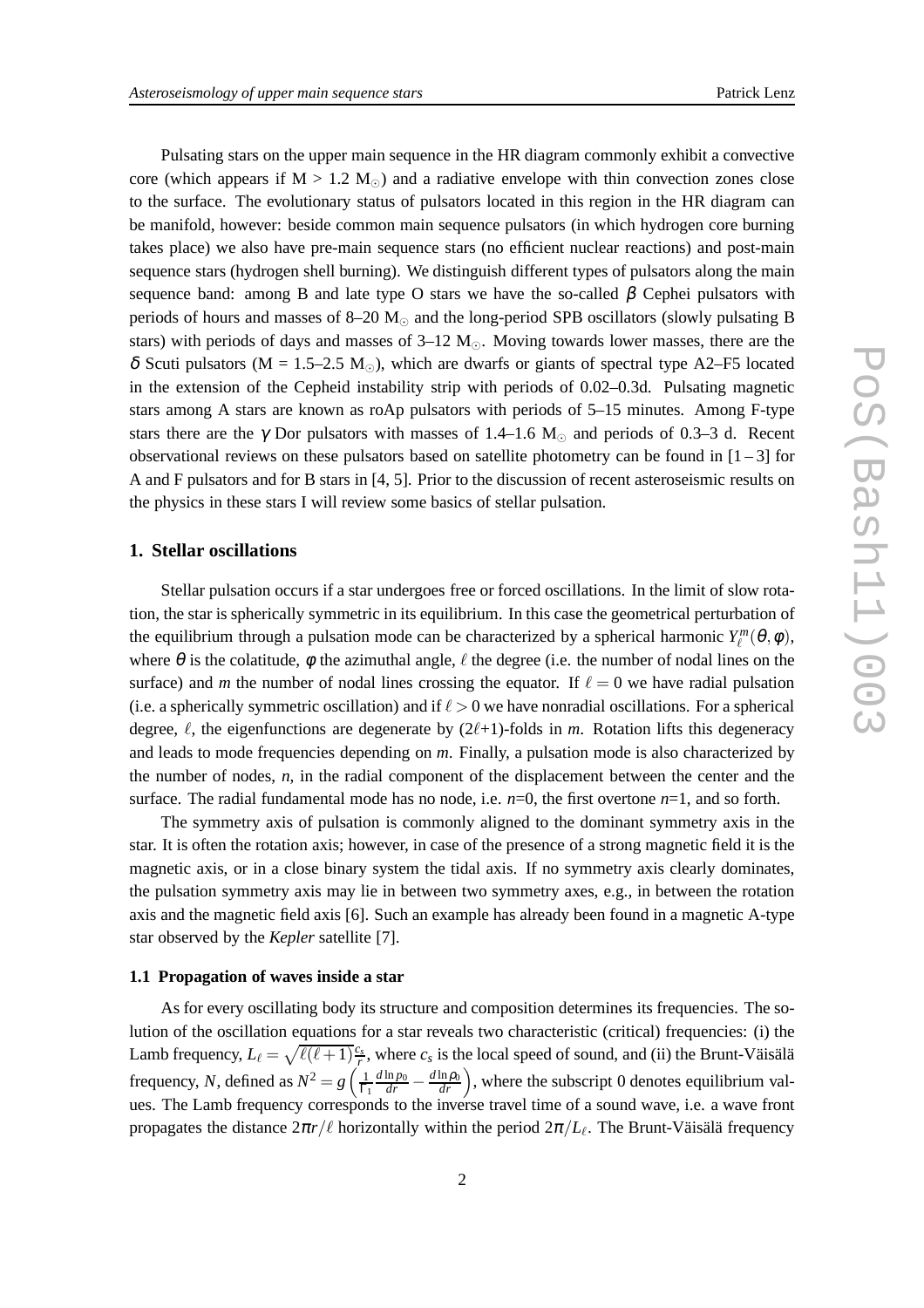

**Figure 1:** Left panel: propagation diagram for modes up to  $\ell$ =10 in a model of the  $\delta$  Scuti star 44 Tau. Right panel: fraction of oscillation mode energy confined in the g mode propagation zone for modes of different  $\ell$ . Modes with  $E_g/E \approx 1$  are effectively trapped in the g-mode cavity, while modes with  $E_g/E \approx 0$  are trapped in the envelope. The location of the radial modes is indicated by red vertical lines.

describes the frequency of the adiabatic oscillation of a bubble of gas in vertical direction under the influence of buoyancy. Both critical frequencies depend on the local physical conditions inside the star and they determine the cavities in which oscillation may take place. The propagation zone for acoustic waves (p modes) is defined by  $\sigma > L_{\ell}$  and  $\sigma > N$ , where  $\sigma$  is the oscillation frequency, and the gravity wave (g mode) propagation zone resides in regions where  $\sigma < L_{\ell}$  and  $\sigma < N$ . In between these two cavities the amplitude of an oscillation mode decreases exponentially with distance, this region is therefore called evanescent zone. Additionally, at high frequencies the acoustic cavity is limited by the acoustic cut-off frequency, above which the oscillation is no longer reflected at the outer boundary but propagates outwards in the atmosphere.

A typical example of propagation zones in a pulsating star of  $\approx 1.9$  M<sub> $\odot$ </sub> at the end of hydrogen core burning is given in the left panel of Fig. 1. The high values of *N* close to the center are due to the strong gradient in mean molecular weight which grows during main sequence evolution because of the receding convective core. This development allows g modes to move to higher frequencies. In the outer envelope two convection zones  $(N < 0)$  corresponding to partial ionization of He II and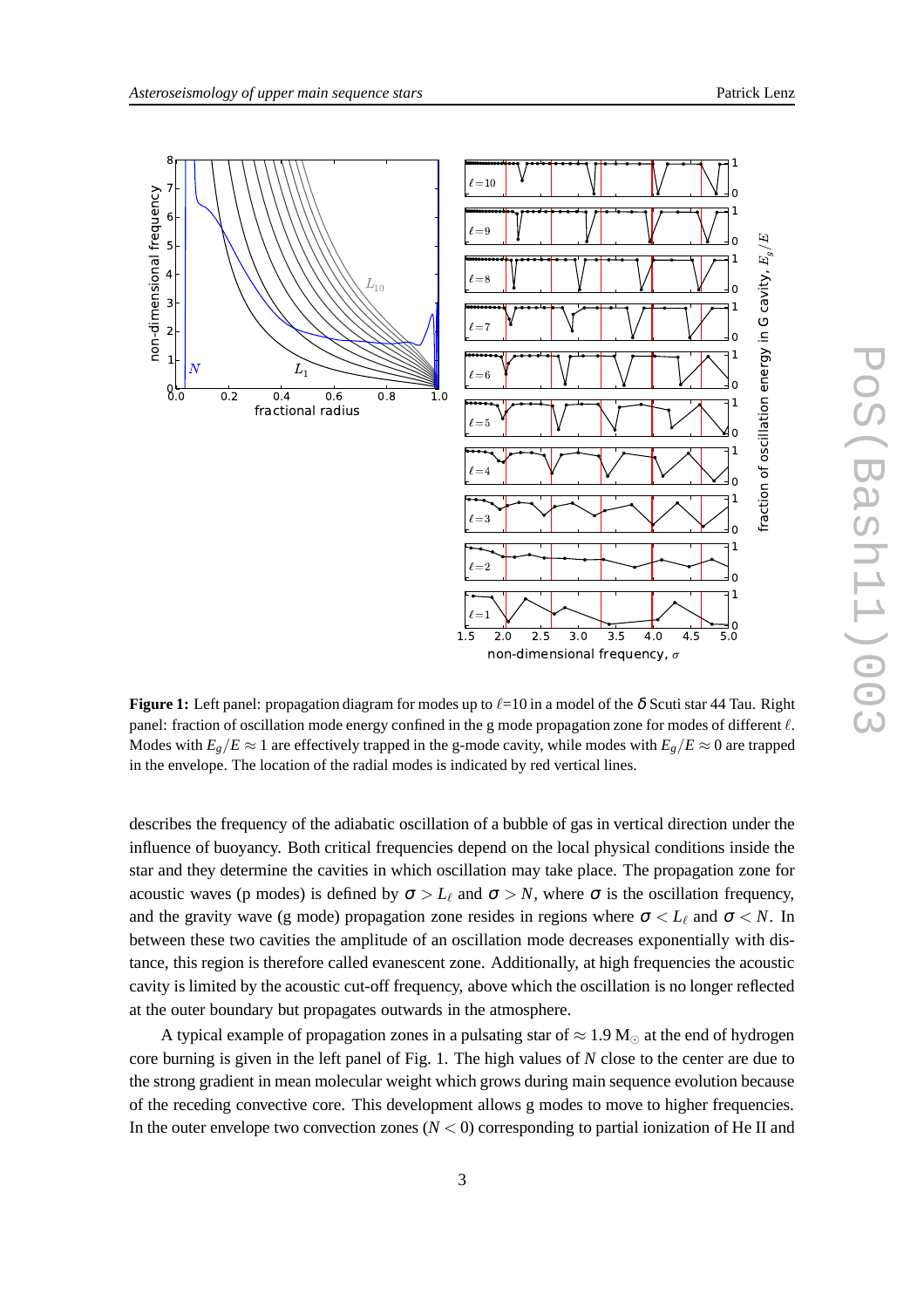HeI/H are located. A significant part of the energy in these zones is still transported by radiation, but the efficiency of convection increases with decreasing effective temperatures of the star. If the two wave propagation zones are separated only by a small evanescent zone a "tunnel effect" may occur. If the evanescent zone is large enough, however, the propagation zones can be treated as independent and oscillation energy is effectively trapped in a given propagation zone. If this is the case we speak of *trapped modes*. It can be seen in Fig. 1 that while we expect oscillation modes of higher  $\ell$  to be effectively trapped in the envelope or in the interior; for low degree modes only partial trapping occurs. In fact partial trapping is least effective for  $\ell = 2$  modes in main sequence stars because for these modes the evanescent zone is thinnest in the range of typically excited modes and therefore these modes are strongly coupled to the interior. Consequently, they have both g mode and p mode properties and are therefore called *mixed modes*. This effect is also illustrated in the right panel of Fig. 1 which shows the fraction of oscillation energy of a mode confined in the gravity wave propagation zone,  $E_g/E$ . Modes trapped in the envelope, i.e. modes with low  $E_g/E$ , are essentially decoupled from the interior and have the highest probability to be observed. The agglomeration of modes trapped in the envelope close to the frequency of the fundamental radial mode is due to the fact that the modes of all  $\ell$  values are limited by the Brunt-Väisälä frequency which itself is  $\ell$ -independent (see left panel in Fig. 1). Although modes with high spherical degrees suffer from stronger cancellation effects compared to  $\ell$ =1,2 modes [8] they are now also detectable with present day high-precision satellite photometry.

# **2. Excitation and damping of oscillation modes**

What causes an oscillation mode to grow in amplitude? We distinguish between free and forced oscillations. In the latter case a linearly damped oscillation is excited by a periodic external force, e.g., due to a periodic tidal distortion, or generally, due to resonance. In case of free oscillations the oscillations are excited by an internal driving mechanism. Such an excitation mechanism should be located in a region that lies within a propagation zone and the propagation zones should exclude the common damping regions in a star. Moreover, the oscillation mode should not exhibit a node in the driving region. The most relevant mode driving mechanism for self-excited oscillation are outlined in the following paragraphs.

#### **2.1** <sup>κ</sup>**-mechanism**

Opacity  $(\kappa)$ , i.e. the quantity which describes the transport of radiation through matter, is temperature-dependent and can act as a valve under certain circumstances. Depending on the layer inside the star, <sup>κ</sup> increases or decreases with increasing temperature which is reflected in the behaviour of the temperature derivative of opacity,  $\kappa_T$  (see Fig. 2). One condition for the <sup>κ</sup>-mechanism to work in a certain region in a star is that this opacity derivative increases in the outward direction. Consequently during a compression phase radiative flux is blocked and performs work as can be seen from the differential work diagram in Fig. 2.

The conditions for pulsational instability of a mode (i.e. for its amplitude to grow with time) was reviewed, e.g., by [9] and only the main points will be repeated here: (i) the amplitude of the pressure eigenfunction has to be large and vary slowly within the driving zone, (ii) the pulsation has to occur faster than the redistribution of thermal energy, i.e. the thermal timescale in the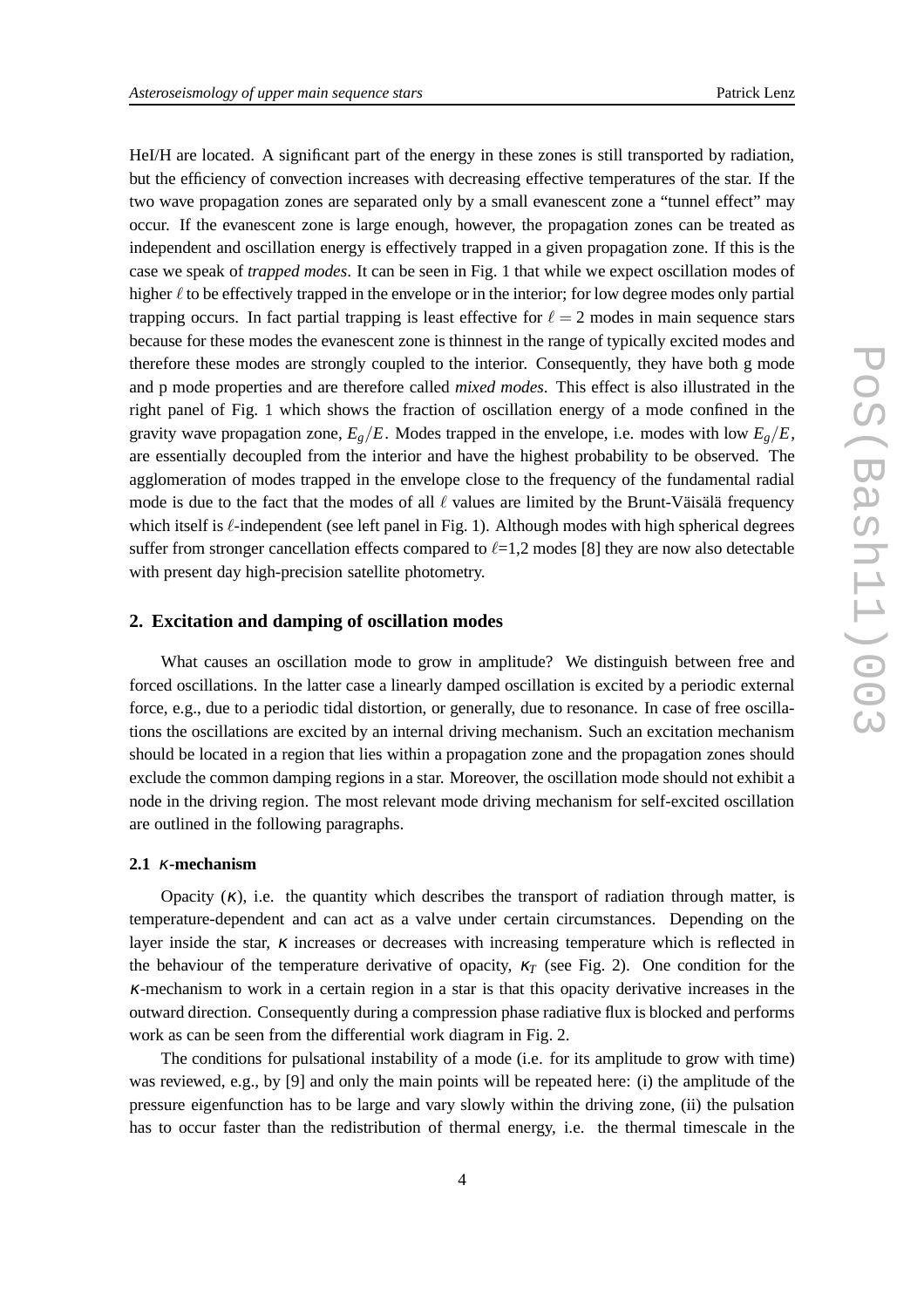

**Figure 2:** Propagation diagram, temperature derivative of opacity,  $κ_T$ , and differential work integral for two  $\ell = 2$  modes (p mode in black, g mode in red) as a function of  $\log T$  in a 44 Tau model.

driving region has to be comparable or longer than the period of the mode. The second condition determines the depth of the driving zone in a star. The given conditions can be met by two frequency ranges in the same star, as for example in hybrid B pulsators: low-order low-degree acoustic or mixed modes with periods of 3–6 hours ( $\beta$  Cep-type pulsation) and high-order low-degree gravity modes with periods of 1.5–3 days (SPB-type pulsation). Condition (ii) implies that these longer period modes are driven in slightly deeper layers than the β Cep-type modes.

There are also important damping effects such as radiative dissipation in the gravity mode cavity. The strength of this effect depends on the efficiency of mode trapping in this cavity and it is therefore strong for g modes (see lower panel of Fig. 2). The dissipation increases with the degree of central condensation, which generally increases with age. E.g., Cepheids have a very high central concentration and the strong radiative dissipation in the core region damps g modes before they are reflected at the center. Hence in these stars only acoustic modes trapped in the envelope are observed. In  $\delta$  Scuti stars radiative dissipation of modes provides strong damping for g modes of higher  $\ell$ . At  $\ell > 12$  only acoustic modes trapped in the envelope remain unstable [8].

#### **2.2 Convective driving and convective blocking**

Efficient convection may also cause self-excited oscillations. For example in ZZ Ceti stars the convective energy flux in the H-ionization zone is much larger than radiative flux. Since convection occurs on a much shorter timescale compared to g mode oscillations, the instantaneous adjustment of convection to pulsation leads to thermal energy being stored in the convection zone during the compression phase of pulsation (i.e. the convection zone stores heat) thus providing efficient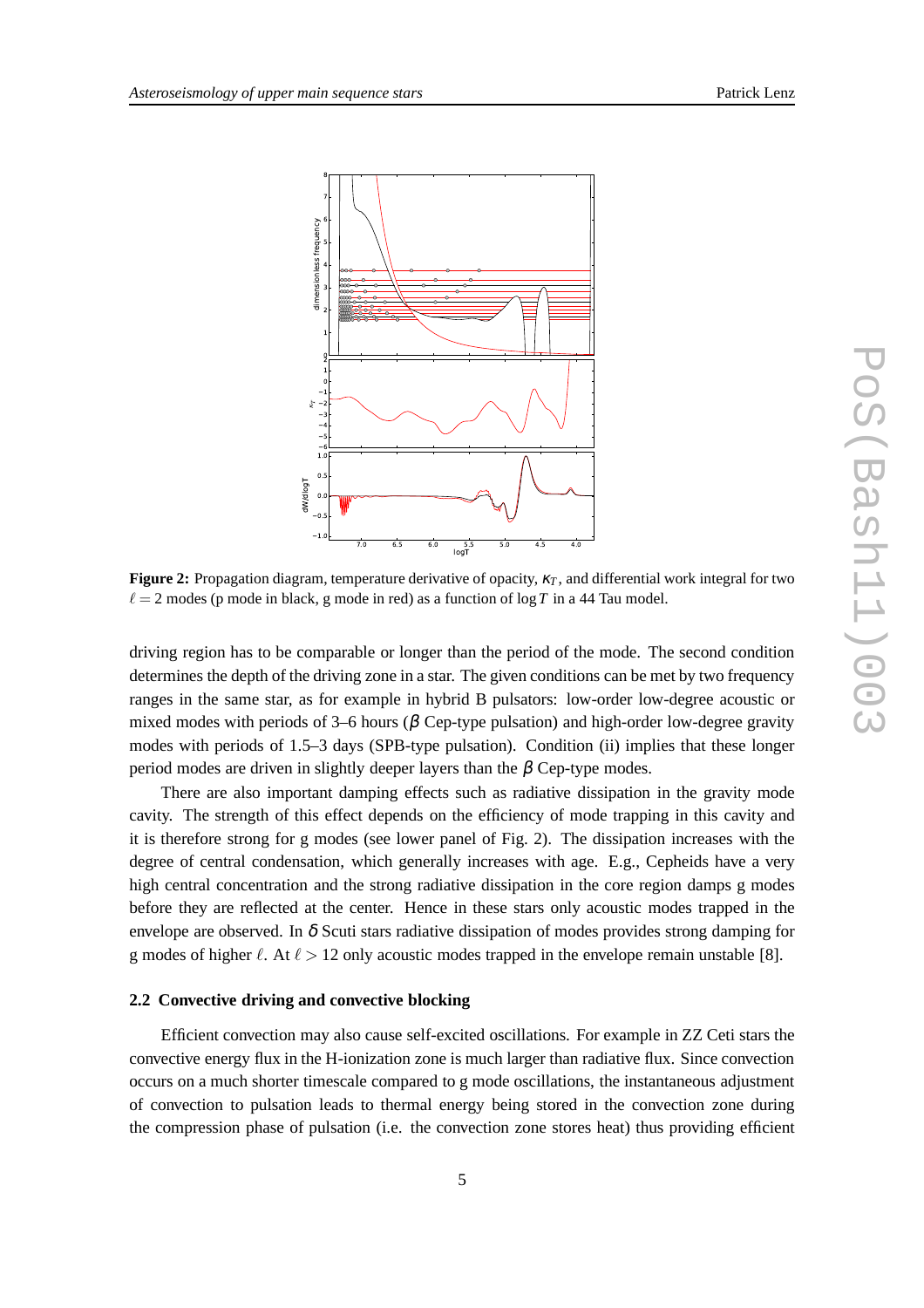driving [10].

However, excitation of g mode pulsation is also possible if the convective time scale is very long against the pulsation period, such as in F stars in case of  $\gamma$  Dor pulsation. The radiative flux may be effectively blocked by convection at the base of the convection zone, which also leads to heating upon compression [11]. For this mechanism to work, the base of the convection zone should match the region where the thermal relaxation time is similar to the pulsation periods of the modes [3].

#### **2.3 Stochastic driving**

Forced excitation of modes within a certain frequency band due to acoustic noise in an efficient convective envelope is another possible driving mechanism. This excitation mechanism drives the 5-min oscillations in the Sun. Although envelope convection in upper main sequence stars is less efficient than in the Sun, evidence for stochastically excited oscillations has been found in a few stars, partly additional to common opacity mechanism driving. There are examples among A/F stars [12] and O/B stars [13, 14]. However, in one of these cases the stochastic nature of the modes could not be confirmed, since non-linear resonant mode excitation by the large-amplitude radial mode provides similar observational features [15].

# **2.4 Modification of mode excitation through a magnetic field**

The presence of a magnetic field modifies driving by the  $\kappa$ -mechanism in two ways: (i) convection is inhibited in the polar regions of the magnetic field, where inward propagating magnetic slow waves carry away pulsational energy, (ii) more effective gravitational settling leading to hydrogenenriched surface layers. In fact, a nonadiabatic analysis [16] for A-type stars showed that a dipole magnetic field stabilizes low-order acoustic modes at 1 kG, while high-order modes of  $\ell = 1,2$ (roAp-type pulsation) become pulsationally unstable due to driving in the H-ionization zone.

## **3. Asteroseismic inferences from upper main sequence stars**

#### **3.1 Probing stellar opacities**

Opacities are a fundamental ingredient in the calculation of stellar structure and evolution and, therefore, asteroseismic models are very sensitive to them. The opacity coefficients  $\kappa(T, \rho, X_i)$  define the interacting cross sections of radiation with matter and determine the efficiency of radiative energy transport in a star. Naturally, these opacity coefficients are high for elements with many electrons. In most of the interior of a main sequence star hydrogen and helium are completely ionized except for the outer envelope. Consequently in the deeper interior heavy elements have a high contribution to the opacity coefficients. Therefore, despite their small mass fractions, heavy elements play an important role in stellar physics.

For practical reasons we commonly use tabulated Rosseland-mean opacities,  $\kappa_R$ , in stellar models. Two sets of opacity tables are currently widely used, the Lawrence Livermore National Laboratory opacity table computed with the OPAL code [17] and the tables of the international Opacity Project collaboration (commonly referred to as OP opacities) [18].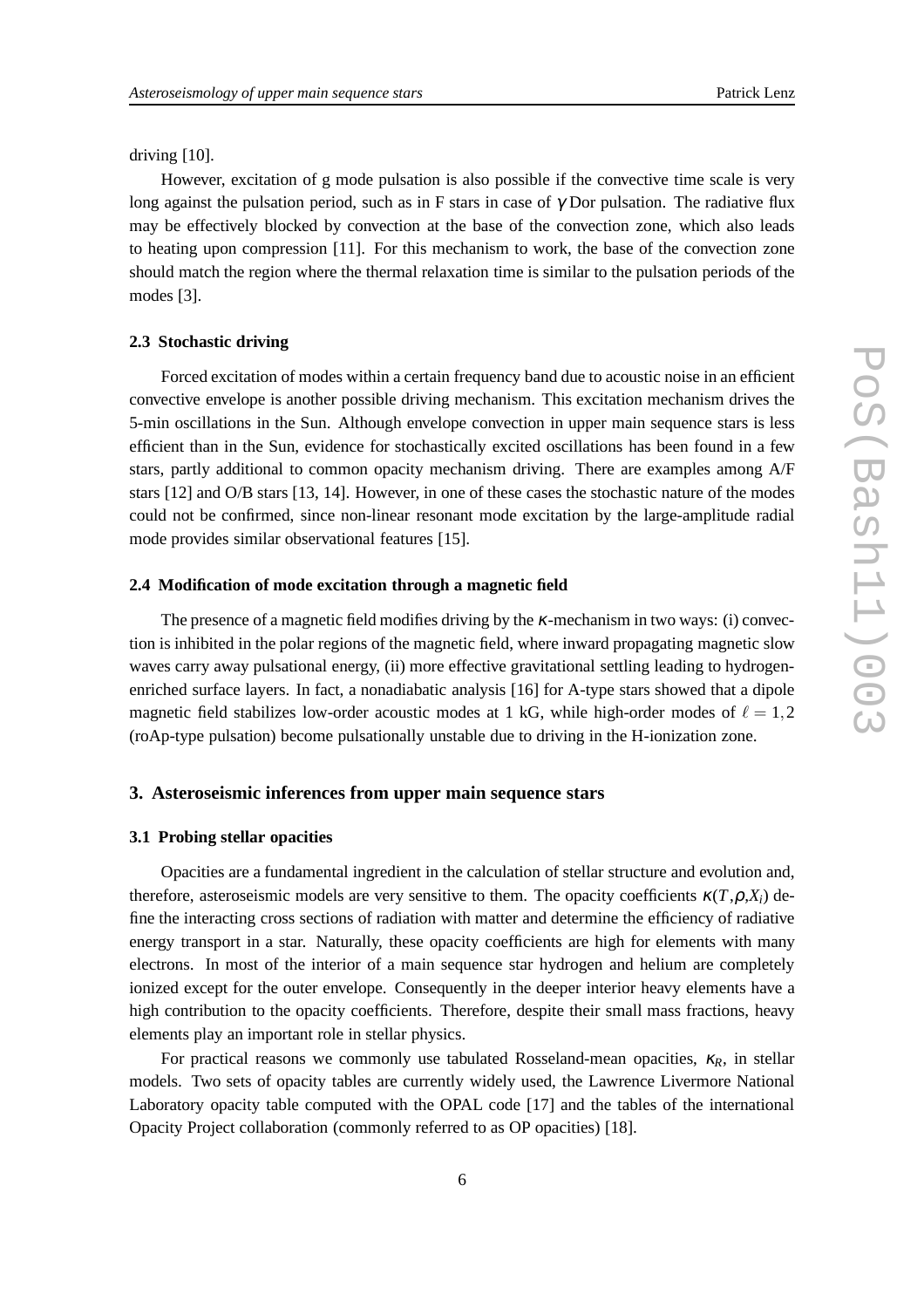In their most recent incarnations the OPAL calculations are based on the 21 most abundant elements in a star while OP considers 17 species (i.e. the same elements as OPAL with exception of P, Cl, K and Ti, which have the lowest abundances in the given mixture). There are also differences in the computational approach, e.g., in the equation of state (EOS) which determines ionization equilibria and level populations required for opacity calculation. The EOS used by OP calculations [19] is based on the 'chemical picture', while the OPAL EOS [20] considers a 'physical picture'. A detailed comparison of both EOS is given in [21].

Seaton et al. [22] compared the Rosseland mean opacities for six elements (H, He, C, O, S, Fe) and generally found good agreement between OPAL and OP. If one compares the OPAL and OP opacities for the full set of species, the differences are more significant, however. The third panel from the top in Fig. 3 shows  $\kappa_{OPAI}/\kappa_{OP}$  evaluated for the most recent solar element mixture [23] as a function of temperature and density. The most striking difference is the well known fact that the metal opacity bump is shifted to higher temperatures in the OP data. Another feature is that the OPAL table exhibits higher opacities compared to OP at  $\log T = 6$  and  $\log(\rho/T_6^3) = -3$  where  $T_6 \equiv T/10^6.$  The figure illustrates the stellar profile of different pulsators such as a  $\delta$  Scuti star (1.9  $M_{\odot}$ ), a SPB pulsator (4  $M_{\odot}$ ) and a  $\beta$  Cephei star (12  $M_{\odot}$ ) in the temperature-density plane of the opacity table. As can be seen, different regions in the opacity tables are probed by pulsators on the upper main sequence and the differences between OP and OPAL influence the pulsation models for these stars.

As discussed in the previous section a positive temperature derivative of opacity,  $\kappa_T$ , in outward direction is one important condition for driving pulsations. This condition is fulfilled at the hotter wings of bumps in opacity. We will now discuss the different opacity bumps as shown in the top panel of Fig. 3 and relate them to their corresponding types of pulsators:

The **He II bump** at  $\log T \approx 4.65$  is due to the second ionization of helium. It is responsible for pulsation in the classical instability strip in the HR diagram, e.g.,  $\delta$  Scuti pulsators, RR Lyrae stars and Cepheids.

The **Z bump** is formed due to a large number of intra-M shell transitions in highly excited ions of iron-group elements which take place at approximately log  $T \approx 5.3$ . Iron has the strongest contribution, but also Nickel is a significant contributor of opacity, despite its lower abundance [24]. The temperature of the Nickel opacity bump is significantly higher in the OP data compared to OPAL which poses an interesting problem. The Z bump is responsible for pulsational driving in massive main sequence B stars ( $\beta$  Cep and SPB type), but also in evolved stars such as hot subdwarf B and O stars (sdB, sdO) on the extreme horizontal branch. The Z bump instability strip for radial modes connecting main sequence pulsators of  $\beta$  Cep and SPB type with low mass sdO and sdB pulsators is shown, e.g., in Fig. 1 in [25].

The **deep opacity bump (DOB)** occurs from the partial ionization of L-shell electrons of Iron at log T  $\approx$  6.3 and of K-shell electrons of C, O, Ne at log T  $\approx$  6.2. This bump may excite pulsation in hydrogen-rich Wolf-Rayet stars [26] and GW Vir stars [27].

Asteroseismology probes the stellar opacities through different observables for each oscillation mode:

(i) its pulsational instability (in opacity-driven pulsators): as instability critically depends on the opacity profile in the vicinity of the bump responsible for driving (see Fig. 2) [28]

(ii) its frequency: because the oscillation frequencies depend on the radiative properties of the stel-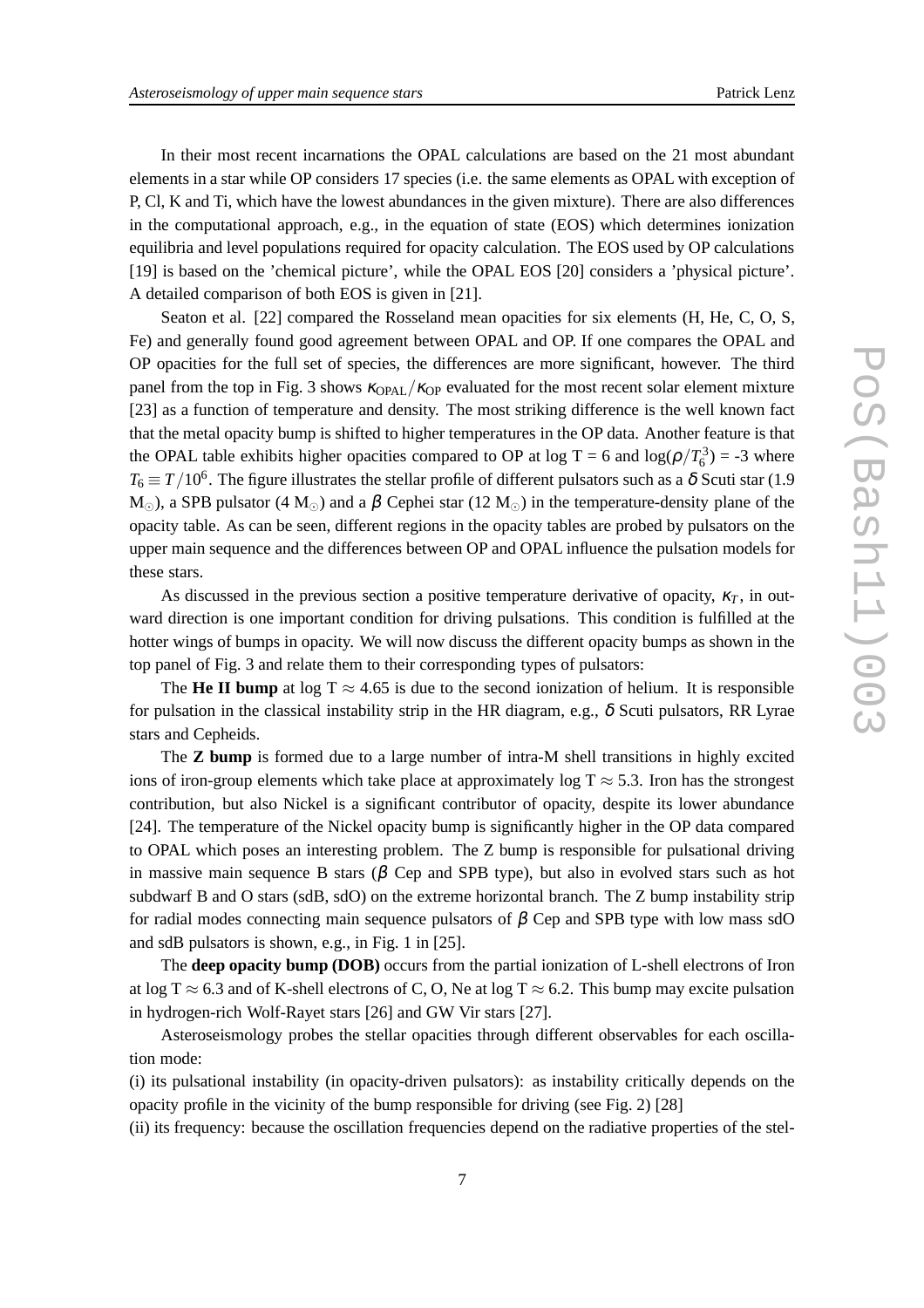

**Figure 3:** Probing differences in opacity tables by means of main sequence pulsators. The uppermost panel shows Rosseland mean opacity in the envelope of a  $\delta$  Scuti model (1.9 M<sub>☉</sub>), a SPB-type model (4 M<sub>☉</sub>) and a β Cephei model (12 M<sub>☉</sub>). The adjacent panel shows the profile of these models in the temperaturedensity plane of the OPAL opacity table for X=0.74, Z=0.0134. Around  $logT=3.95$  the transition to the low-temperature opacities by [29] occurs. For clarity crosses roughly mark the location of the different opacity bumps. The third panel shows  $\kappa_{OPAL}/\kappa_{OP}$  in the same plane and the lowermost panel shows the effect of the four elements (P,Cl,K,Ti) which are included in OPAL but not in OP.

lar medium in the propagation zone(s) of the mode.

(iii) its nonadiabatic *f* parameter (i.e. the ratio of bolometric flux perturbation to the radial displacement at photosphere level): because the complex quantity *f* probes the nonadiabatic regions and, therefore, is sensitive to the conditions in regions with temperatures below the temperature of the driving opacity bump. Seismic analyses involving the *f* parameter are commonly termed complex asteroseismology [30, 31].

History has taught us that updates in theoretical opacity calculations (due to improved physics and consideration of additional elements) generally lead to an increase in opacity and an improve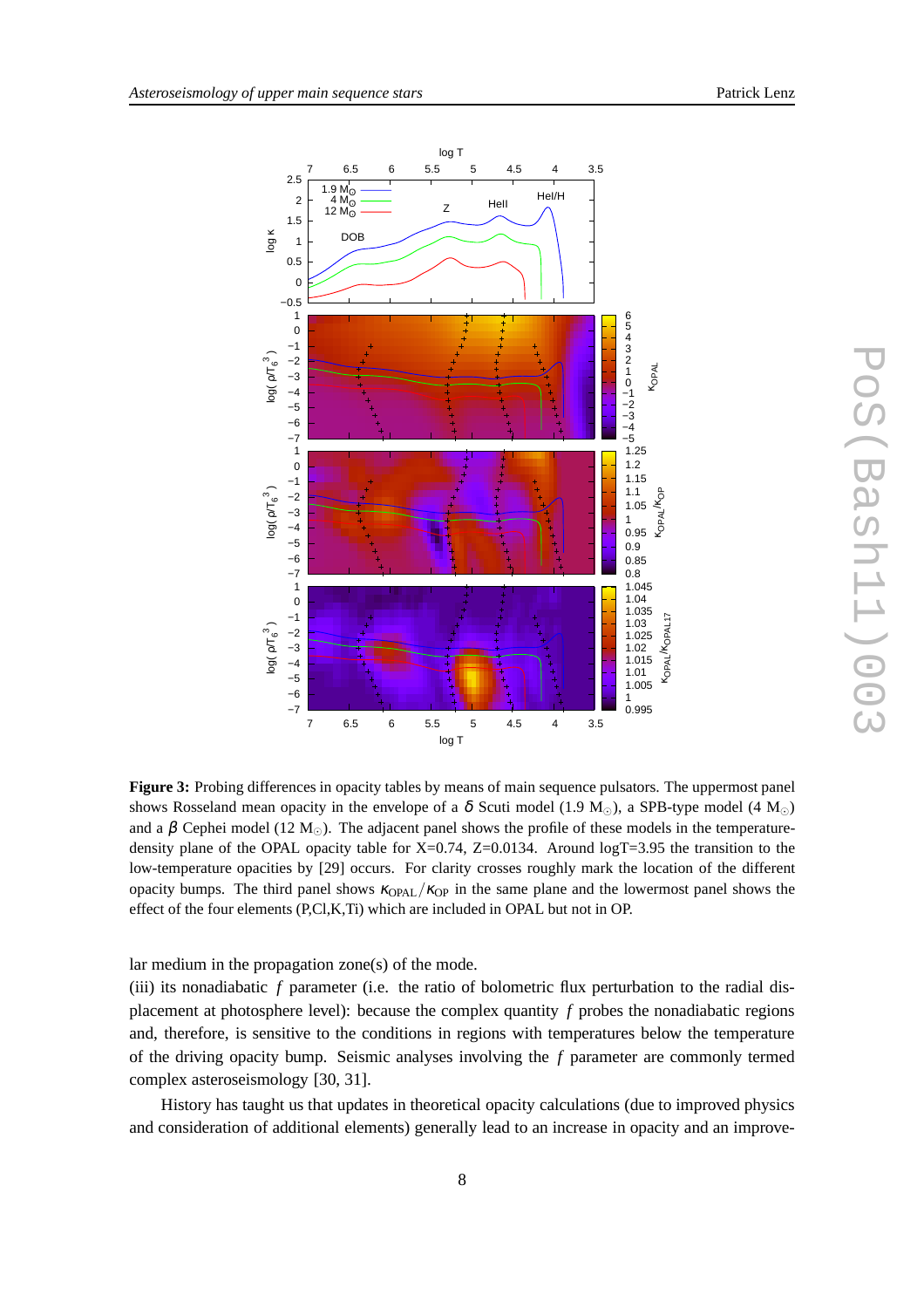ment of our understanding of the excitation of pulsation in stars. For example, based on observational evidence for higher opacity, Simon pleaded for a reinvestigation of heavy element opacities in 1982 [34]. In 1992 the OPAL team published new tables which included new spin-orbit interactions causing an increase of opacity at the Z bump. This led to the successful explanation of the driving of the observed pulsation in B stars [35, 36]. Consequently, asteroseismology can serve as a tool to help us to identify flaws in certain parts of the opacity tables. Today there is again observational evidence that present day mean opacities underestimate real opacity.

Opacities have been tested by conducting instability surveys (i.e. calculation of instability strips and comparing them to observed positions of pulsators in the HRD) for different types of pulsators. Various effects on the location of the instability strips of upper main sequence pulsators are discussed in [9] and the effect of the latest update of OP opacities and solar element abundances in [37, 38]. Generally, the last update of OP data in 2005 resulted in larger instability domains for both  $\beta$  Cephei and SPB pulsators in the HR diagram, and the domains shifted to hotter temperatures. The overlap region that hosts  $\beta$  Cephei and SPB hybrid stars is very sensitive to these changes and consequently a good observational probe. For this reason many of these hybrid pulsators were observed in detail during the recent years. Particularly well-studied cases are 12 Lac  $(M \approx 11.5 M_{\odot}$ , [39 – 41]), v Eri (M  $\approx 9.5 M_{\odot}$ , [42 – 46, 40]) and  $\gamma$  Peg (M  $\approx 8.5 M_{\odot}$ , [47 – 51]). It is striking that in asteroseismic models of these stars certain common problems occur. With OPAL the predicted frequency range of unstable  $β$  Cephei modes is too narrow. The use of OP data improves the predicted mode instability for  $\beta$  Cephei modes in comparison with OPAL but additional instability is needed. With OPAL it is often not possible to excite low-frequency SPB modes at all, while with OP we do obtain unstable high-order g-modes but matching them with observed frequencies is difficult [40]. For example in  $\gamma$  Peg  $\ell = 2$  SPB modes are predicted to be excited with OP opacities but observations indicate  $\ell = 1$  [50].

The underestimation of driving for  $\beta$  Cep modes can be rectified by increasing the opacity bump responsible for driving, since driving is more effective if the bump is more prominent in comparison with its surrounding. An increase in OP opacity by about 50% at the Z bump at log T≈5.3-5.5 and an increase of a few % up to 20% at the deep opacity bump at log T≈6.3 improves the agreement in terms of excitation and frequency fits for  $\beta$  Cephei pulsation [52, 50]. Additional evidence comes from pulsating B stars found in the low-metal environment SMC for which opacity enhancement is needed at the Z bump to excite the observed modes [53].

Unfortunately there are not many successfully modelled A-F stars. However, there is one star which is well understood and provided some hints on opacities: the  $\delta$  Scuti pulsator 44 Tau (M  $\approx$  1.9 M<sub>☉</sub>, [54, 55]). For this star the fact that OP opacities are lower than OPAL by 10% at log T=6.05 caused serious problems in modelling, in particular when fitting the period ratio [56, 28]. This temperature is close to the deep opacity bump and the problem of OP opacities can be solved by an increase of opacity at log T=6.05 [55] which is close to the temperature region where an opacity increase is also required in B stars.

Studies focussing on the nonadiabatic *f* parameter, which is sensitive to opacities in the outer envelope, reveal an ambivalent picture. For the  $\beta$  Cep star  $\theta$  Ophiuchi (M  $\approx 8.2$  M<sub>⊙</sub>, [57 – 60]) as well as for <sup>ν</sup> Eri [62] the comparison between emprically determined *f* and theoretically computed values show preference for OPAL opacities [61, 62]. In  $\gamma$  Peg, however, models based on both OP and OPAL fail to reproduce the nonadiabatic properties of observed SPB-type modes [63].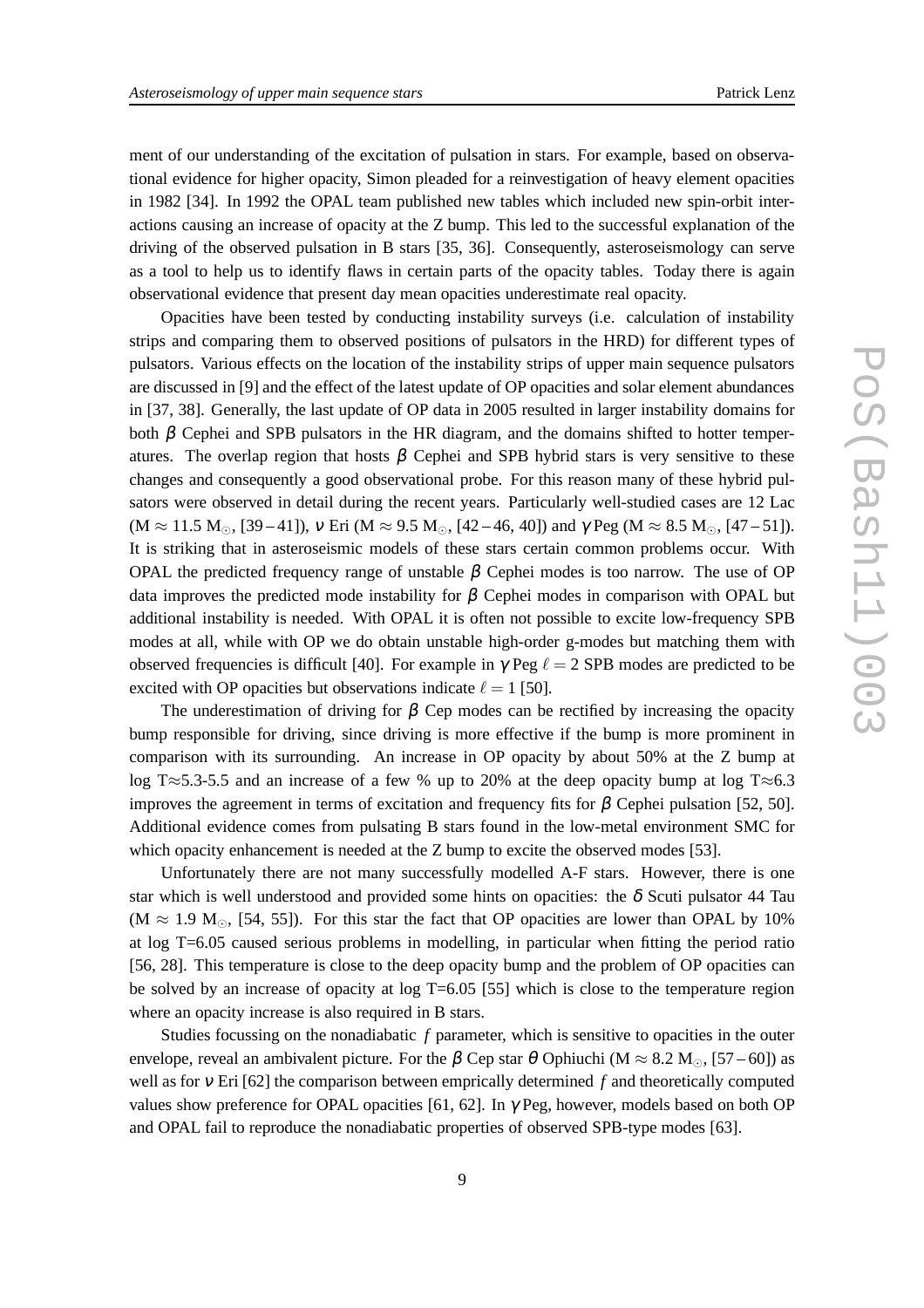Consequently, [40] pointed out the requirement of enhancement of opacity in the driving region in order to explain the instability of SPB-type frequencies in these hybrid pulsators. In B stars opacity enhancement tests have the following effect: increasing opacity at the driving bump (e.g., the Z bump in B stars) affects mode instability for SPB and  $\beta$  Cep pulsation but does not change the frequencies significantly because the opacity was changed at low densities. Since the DOB is located in denser layers it influences the mode frequencies strongly and hence, if we fit theoretical frequencies to observed counterparts, the position in the HR diagram changes. Additional evidence for more opacity also comes from recent observations hardening the claim of  $\beta$  Cep-type pulsations in O stars, e.g., the O9V star HD 46202 [64], or the O9.5V star  $\zeta$  Oph [72]. These observations could be explained by widening the  $\beta$  Cep instability strip by means of additional opacity at the Z bump. In the Sun an opacity enhancement of 30 % at the base of the convective zone (which approximately corresponds to the deep opacity bump) and a few percent in the solar core has also been suggested to solve the discrepancy between the solar model and helioseismology based on the current version of solar abundances [65].

A possible explanation for underestimated opacity, apart from uncertainties in the calculations (especially concerning the peak temperature of the Nickel bump), is the possible opacity contribution from elements with low abundances which currently are not included in opacity calculations. In the OPAL calculations four species (P, Cl, K, Ti) are considered which are not included in the OP computations. Using the OPAL web interface<sup>1</sup> we retrieved a table which adopts the element abundances from the most recent solar mixture [23] but setting the number fraction of these four elements to zero. Since this table is then based only on 17 elements we denote this table as OPAL17 hereafter. Due to the renormalization of the number fractions, we have a minor abundance increase in all metal elements. The lowest panel in Fig. 3 shows the ratio  $\kappa_{OPAL}/\kappa_{OPAL17}$  for the solar chemical composition illustrating where these four elements contribute opacity. They augment up to a few % of opacity for upper main-sequence stars at the hot wing of the Z bump around log T≈5 and close to the DOB at log T≈6.0. Consequently one may conclude that the inclusion of more species may partly solve the problems in asteroseismic modelling of star on the upper main sequence. We also note that for denser stars with masses comparable to the Sun the contribution is negligible which confirms the findings of [66].

The differences between OP and OPAL concerning the opacity peak temperature of Nickel showed that there are interesting things to be learned from the opacity calculations. The need for a reinvestigation was also realized by atomic physicists. Therefore, new activities in the determination of opacity for astrophysical purposes on both the theoretical and experimental side have started [67]. The theoretical activities include for example the comparison of spectral opacities for certain elements between different theoretical groups. It is important to validate the theoretical results with experimentally determined spectral opacities using modern high-energy laser facilities. These tests are important to check whether the calculations use proper physics. While the stellar densities are too low to be reproduced in the laboratory, it is possible to draw conclusions by studying equivalent plasma conditions that have similar mean ionization states. New calculations concentrate on the conditions at the base of the solar convection zone and in the driving zone in B stars. Preliminary results of a comparison of calculated spectral opacities (with 8 codes participating) and experiments

<sup>1</sup>http://opalopacity.llnl.gov/new.html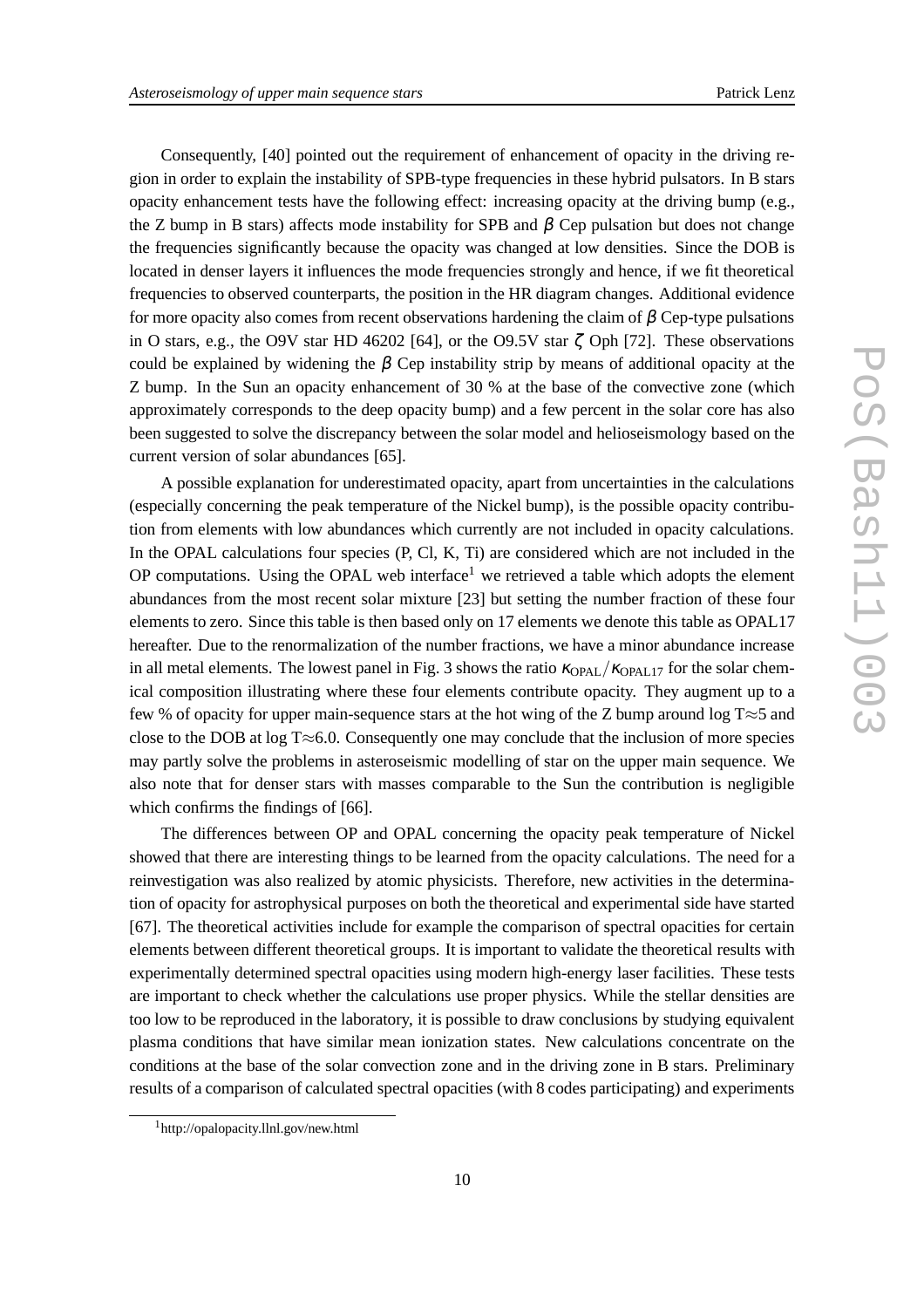done at the LULI 2000 facility in France are given in [67 – 69]. These experiments/calculations are not only important to determine accurate mean opacities; in fact accurate spectral opacities are very important to determine reliable opacity coefficients for radiative accelerations.

#### **3.2 Chemical evolution**

Stellar opacities depend on the chemical composition. For example there is observational evidence that the photospheric abundances of certain metal species of B stars may be lower than solar [32] and it was shown [33] that this chemical composition leads to a higher opacity peak at log T=5.3 and produces a wider instability strip. In computations one often assumes the chemical abundances to be homogeneous in the whole envelope. However, atomic diffusion, unless hampered by mixing effects, rearranges elements.

Atomic diffusion, see e.g. [70], is a slow process that modifies the local element abundances due to the counterplay between radiative acceleration vs. gravitional settling which is different for ions of different species. Regrettably, there are currently large uncertainties in the determination of radiative accelerations since they depend on spectral opacities. In main sequence stars atomic diffusion is responsible for shaping the superficial abundance pattern of Ap and Cp stars. Diffusion may also be partly responsible for the enhancement of opacity around the Z bump in B stars, because elements accumulate due to diffusion where their specific opacity is large. The effect of diffusion is however swept out if mixing processes are effective.

Element mixing in main sequence stars occurs due to different processes such as convection, convective core overshooting and rotationally induced element mixing like meridional circulation. These processes smooth the stratification of elements and our knowledge about their efficiency is still subject to uncertainties.

Among these processes, the extent of overshooting above the convective core is the easiest one to be measured observationally. Common values for slowly rotating  $\beta$  Cep stars are an overshooting layer with an extent of 0.1–0.4 pressure scale heights [73]. To disentangle the effect of overshooting from rotationally induced mixing, studies of more rapid rotators are needed [40]. Asteroseismic analyses of rapid rotators, however, require 2D models which are currently in development [74]. Nonetheless, the derived overshooting parameter also depends on the chemical stratification and the corresponding opacities.

## **4. Outlook on the near future**

Solving the remaining problems related to mean opacities is important to obtain accurate asteroseismic models. Precisely determined stellar masses and other fundamental parameters are also important in studies on exoplanets [75]. Satellite missions devoted to the detection of earth-like planets such as *Kepler* and CoRoT are currently continuing their observations and provide excellent data for asteroseismic studies. The Canadian mission MOST is also still delivering data despite exceding its projected mission lifetime.

New projects are on the horizon:

BRITE constellation<sup>2</sup> is an Austrian-Polish-Canadian mission consisting of a set of 6 nanosatellites to observe luminosity variations of bright stars. The unique feature of this mission is that

<sup>2</sup>http://www.brite-constellation.at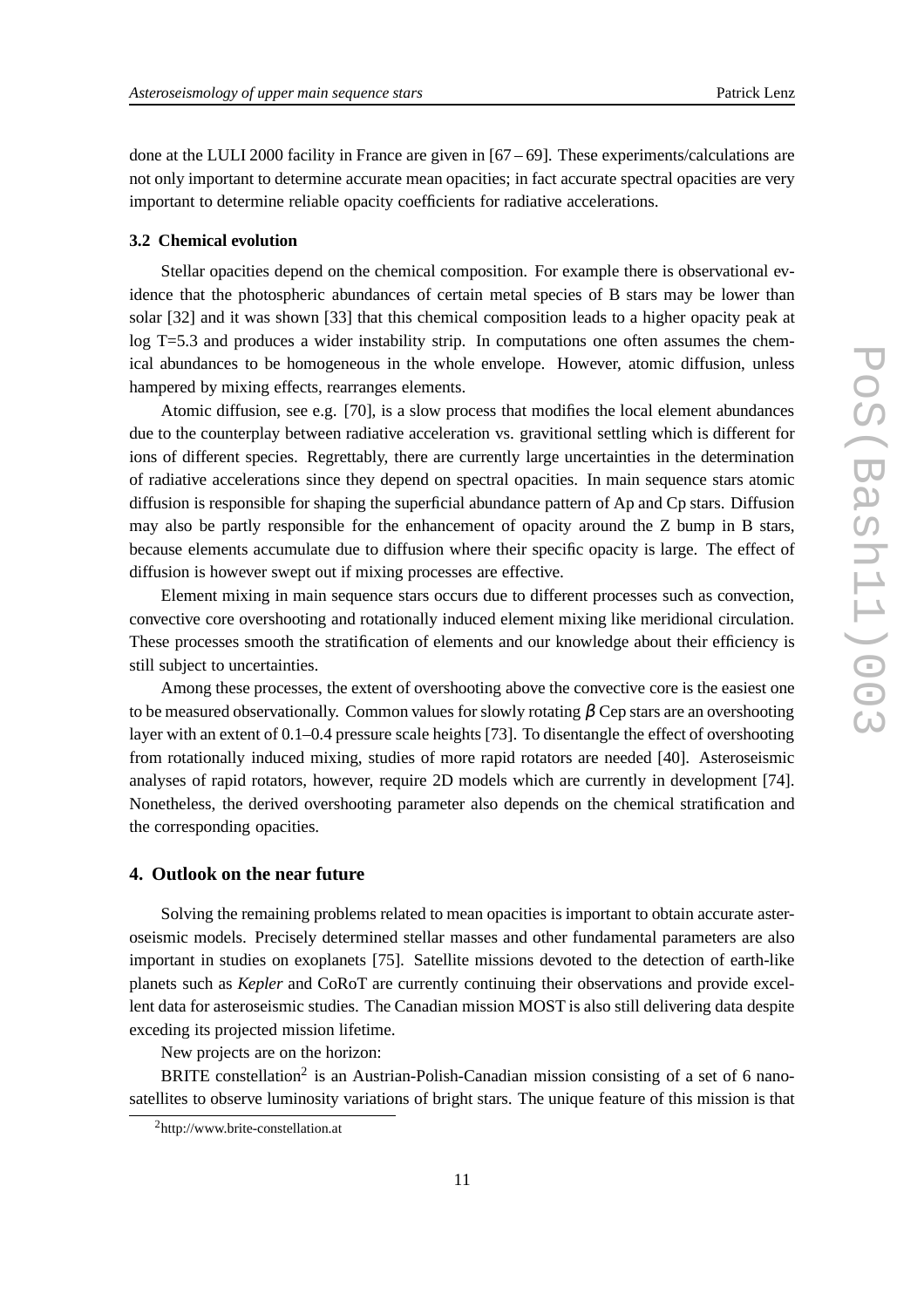the satellites are equipped with a filter in a red or blue passband respectively. The amplitude and phase difference between the two wavelength bands allows for the photometric determination of the surface geometry of pulsation modes at an unprecedent accuracy for bright stars. The launch of the first pair of satellites is scheduled for spring 2012.

The SONG project (short for: Stellar Observations Network Group) consists of a network of 1-meter robotic telescopes devoted to observing bright stars to do asteroseismology and followup observations of exoplanet hosts. Each node of this network is equipped with a high-resolution echelle spectrograph. The prototype node in Tenerife is expected to deliver first light by the end of 2011 [71].

Along with additional observations theoretical models and asteroseismic tools are being improved. One example is the open access evolutionary code within the MESA package [76] which is rapidly developed and currently adapted to asteroseismic use.

Consequently the future of asteroseismology is bright.

# **References**

- [1] Uytterhoeven, K., Moya, A., Grigahcéne, A., et al., *The Kepler characterization of the variability among A- and F-type stars*, 2011, *A&A*, 534, A125
- [2] Balona, L. A., & Dziembowski, W. A., *Kepler observations of* δ *Scuti stars*, 2011, *MNRAS*, 417, 591
- [3] Balona, L. A., Guzik, J. A., Uytterhoeven, K., et al., *The Kepler view of* γ *Doradus stars*, 2011, *MNRAS*, 415, 3531
- [4] Balona, L. A., Pigulski, A., De Cat, P., et al., *Kepler observations of the variability in B-type stars*, 2011, *MNRAS*, 413, 2403
- [5] Degroote, P., Aerts, C., & Ollivier, M., *CoRoT's view of newly discovered B-star pulsators: results for 358 candidate B pulsators from the initial run's exoplanet field data*, 2009, *A&A*, 506, 471
- [6] Bigot, L., & Dziembowski, W. A., *The oblique pulsator model revisited*, 2002, *A&A*, 391, 235
- [7] Kurtz, D. W., Cunha, M. S., Saio, H., et al., *The first evidence for multiple pulsation axes: a new rapidly oscillating Ap star in the Kepler field, KIC 10195926*, 2011, *MNRAS*, 414, 2550
- [8] Balona, L. A. & Dziembowski, W. A., *Excitation and visibility of high-degree modes in stars*, 1999, *MNRAS*, 309, 221
- [9] Pamyatnykh, A. A., *Pulsational Instability Domains in the Upper Main Sequence*, 1999, *AcA*, 49, 119
- [10] Goldreich, P., & Wu, Y., *Gravity Modes in ZZ Ceti Stars. I. Quasi-adiabatic Analysis of Overstability*, 1999, *ApJ*, 511, 904
- [11] Guzik, J. A., Kaye, A. B., Bradley, P. A., et al., *Driving the Gravity-Mode Pulsations in* γ *Doradus Variables*, 2000, *ApJ*, 542, 57
- [12] Antoci, V., Handler, G., Campante, T. L., et al., *The excitation of solar-like oscillations in a* δ *Sct star by efficient envelope convection*, 2011, *Nature*, 477, 570
- [13] Belkacem, K., Samadi, R., Goupil, M.-J., et al., *Solar-Like Oscillations in a Massive Star*, 2009, *Science*, 324, 1540
- [14] Degroote, P., Briquet, M., Auvergne, M., et al., *Detection of frequency spacings in the young O-type binary HD 46149 from CoRoT photometry*, 2010, *A&A*, 519, 38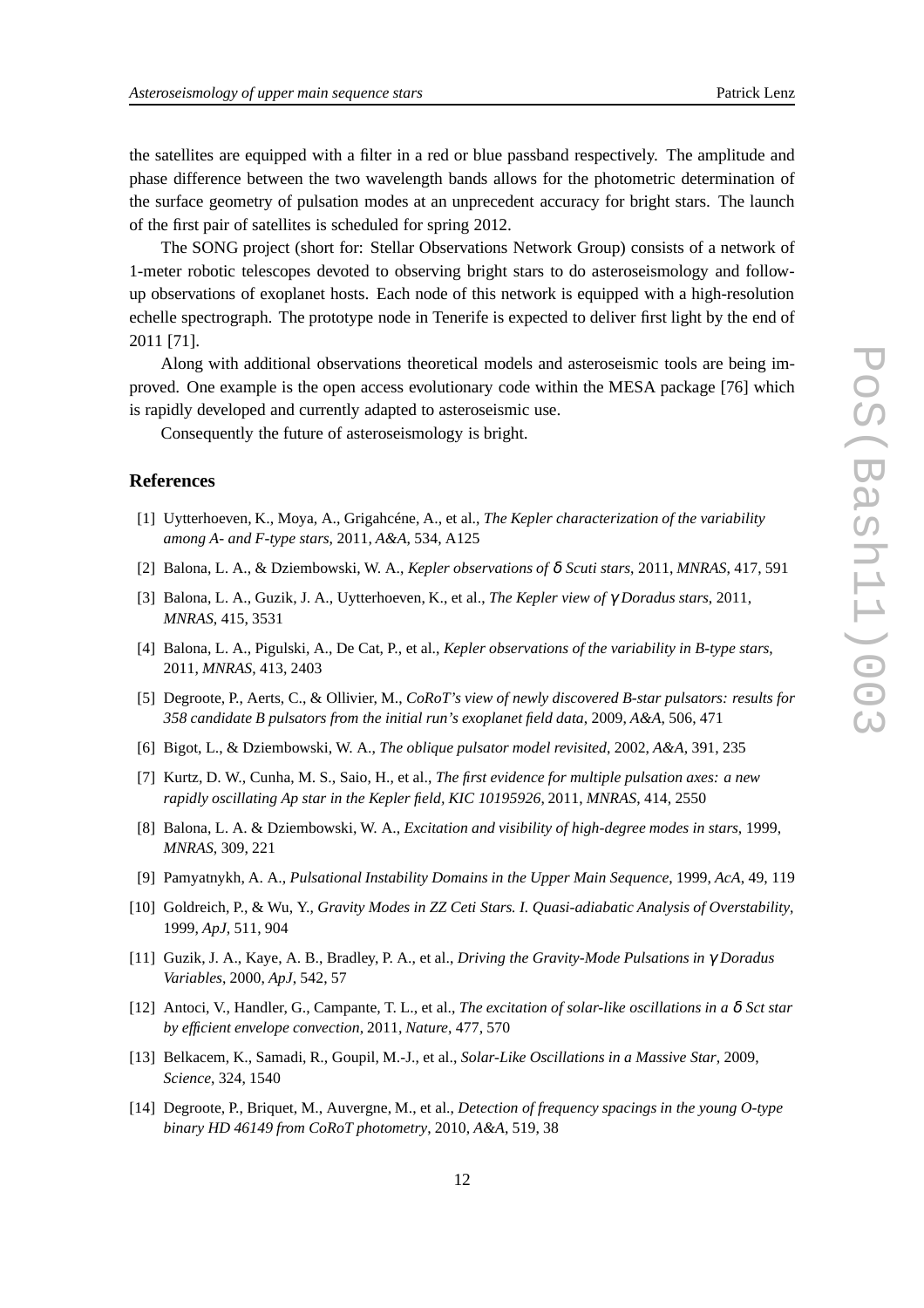- [15] Aerts, C., Briquet, M., Degroote, P., et al., *Seismic modelling of the* β *Cephei star HD 180642 (V1449 Aquilae)*, 2011, *A&A*, 534, 98
- [16] Saio, H., *A non-adiabatic analysis for axisymmetric pulsations of magnetic stars*, 2005, *MNRAS*, 360, 1022
- [17] Iglesias, C. A., & Rogers, F. J., *Updated Opal Opacities*, 1996, *AJ*, 464, 943
- [18] Badnell, N. R., Bautista, M. A., Butler, K., et al., *Updated opacities from the Opacity Project*, 2005, *MNRAS*, 360, 458
- [19] Hummer, D. G., & Mihalas, D., *The equation of state for stellar envelopes. I* , 1988, *ApJ*, 331, 794
- [20] Rogers, F. J., & Nayfonov, A., *Updated and Expanded OPAL Equation-of-State Tables: Implications for Helioseismology*, 2002, *ApJ*, 576, 1064
- [21] Trampedach, R., Däppen, W., & Baturin, V. A., *A Synoptic Comparison of the Mihalas-Hummer-Döpen and OPAL Equations of State, 2006, ApJ, 646, 560*
- [22] Seaton, M. J., & Badnell, N. R., *A comparison of Rosseland-mean opacities from OP and OPAL*, 2004, *MNRAS*, 354, 457
- [23] Asplund, M., Grevesse, N., Sauval, J. A., & Scott, P., *The Chemical Composition of the Sun*, 2009, *Annual Review of Astronomy & Astrophysics*, 47, Issue 1, 481
- [24] Jeffery, C. S., & Saio, H., *Gravity-mode pulsations in subdwarf B stars: a critical test of stellar opacity*, 2006, *MNRAS*, 372, 48
- [25] Jeffery, C. S., & Saio, H., *Improved Opacities and Pulsation Models for sdB and sdO Stars*, 2008, *ASPC*, 392, 245
- [26] Townsend, R. H. D., & MacDonald, J., *Excitation of g modes in Wolf-Rayet stars by a deep opacity bump*, 2006, *MNRAS*, 368, 57
- [27] Gautschy, A., Althaus, L. G., & Saio, H., *On the excitation of PG 1159-type pulsations*, 2005, *A&A*, 438, 1013
- [28] Montalbán, J., & Miglio, A., *Input from opacity data in computation of pulsation instability*, 2008, *CoAst*, 157, 160
- [29] Ferguson, J. W., Alexander, D. R., Allard, F., et al., *Low-Temperature Opacities*, 2005, *ApJ*, 623, 585
- [30] Daszyńska-Daszkiewicz, J., & Walczak, P., *Complex asteroseismology of the B-type main sequence pulsators*, 2010, *Highlights of Astronomy*, 15, 364
- [31] Daszyńska-Daszkiewicz, J., & Walczak, P., *Constraints on opacities from complex asteroseismology of B-type pulsators: the* β *Cephei star* θ *Ophiuchi*, 2009, *MNRAS*, 398, 1961
- [32] Morel, T., *Abundances of massive stars: some recent developments*, 2009, *CoAst*, 158, 122
- [33] Montalbán, J., Miglio, A., & Morel, T., *Uncertainties in the chemical composition of B-type stars: effects on the opacity and on the excitation of pulsation modes*, 2009, *CoAst*, 158, 288
- [34] Simon, N. R., *A plea for reexamining heavy element opacities in stars*, 1982, *ApJ*, 260, 87
- [35] Dziembowski, W. A., & Pamiatnykh, A. A., *The opacity mechanism in B-type stars. I Unstable modes in Beta Cephei star models*, 1993, *MNRAS*, 262, 204
- [36] Dziembowski, W. A., Moskalik, P., & Pamyatnykh, A. A., *The Opacity Mechanism in B-Type Stars - Part Two - Excitation of High-Order G-Modes in Main Sequence Stars*, 1993, *MNRAS*, 265, 588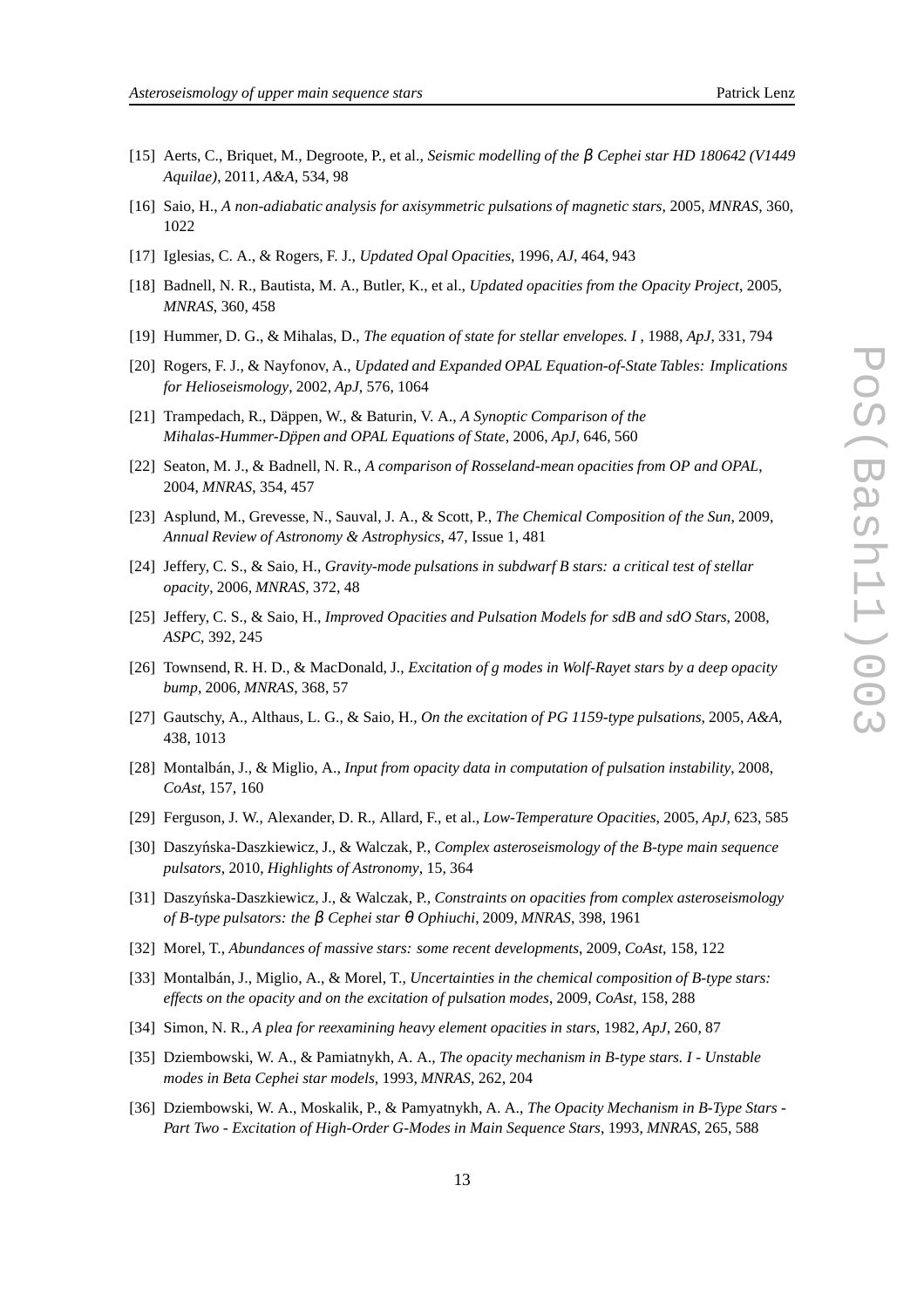- [37] Miglio, A., Montalbán, J., & Dupret, M.-A., *Instability strips of slowly pulsating B stars and* β *Cephei stars: the effect of the updated OP opacities and of the metal mixture*, 2007, *MNRAS*, 375, 21
- [38] Zdravkov, T., & Pamyatnykh, A. A., *Main-sequence instability strip for different opacities and heavy element abundances: a comparison with observations*, 2008, *Jour. of Phys.: Conf. Series*, 118, 012079
- [39] Handler, G., Jerzykiewicz, M., Rodríguez, E., et al., *Asteroseismology of the* β *Cephei star 12 Lac: photom. observations, pulsational frequency analysis & mode identification*, 2006, *MNRAS*, 365, 327
- [40] Dziembowski, W. A. and Pamyatnykh, A. A., *The two hybrid B-type pulsators:* <sup>ν</sup> *Eridani and 12 Lacertae*, 2008, *MNRAS*, 385, 2061
- [41] Desmet, M., Briquet, M., Thoul, A., et al., *An asteroseismic study of the* β *Cephei star 12 Lac: multisite spectrosc. observations, mode identification & seismic modelling*, 2009, *MNRAS*, 396, 1460
- [42] Handler, G., Shobbrook, R. R., Jerzykiewicz, M., et al., *Asteroseismology of the* β *Cephei star* <sup>ν</sup> *Eridani - I. Photometric observations and pulsational frequency analysis*, 2004, *MNRAS*, 347, 454
- [43] Aerts, C., De Cat, P., Handler, G., et al., *Asteroseismology of the* β *Cephei star* <sup>ν</sup> *Eridani II. Spectroscopic observations and pulsational frequency analysis*, 2004, *MNRAS*, 347, 463
- [44] De Ridder, J., Telting, J. H., Balona, L. A., et al., *Asteroseismology of the* β *Cephei star* <sup>ν</sup> *Eridani - III. Extended frequency analysis and mode identification*, 2004, *MNRAS*, 351, 324
- [45] Pamyatnykh, A. A., Handler, G., & Dziembowski, W. A., *Asteroseismology of the* β *Cephei star* <sup>ν</sup> *Eridani: interpretation and applications of the oscillation spectrum*, 2004, *MNRAS*, 350, 1022
- [46] Jerzykiewicz, M., Handler, G., Shobbrook, R. R., et al., *Asteroseismology of the* β *Cephei star* <sup>ν</sup> *Eridani - IV. The 2003-2004 multisite photometric campaign and the combined 2002-2004 data*, 2005, *MNRAS*, 360, 619
- [47] Chapellier, E., Le Contel, D., Le Contel, J. M., et al., *A hybrid* β *Cephei-SPB star in a binary system:* γ *Pegasi*, 2006, *A&A*, 448, 697
- [48] Handler, G., Matthews, J. M., Eaton, J. A., et al., *Asteroseismology of Hybrid Pulsators Made Possible: Simultaneous MOST Space Photometry and Ground-Based Spectroscopy of* γ *Peg*, 2009, *ApJ*, 698, 56
- [49] Handler, G., *Confirmation of simultaneous p and g mode excitation in HD 8801 and* γ *Peg from time-resolved multicolour photometry of six candidate 'hybrid' pulsators*, 2009, *MNRAS*, 398, 1339
- [50] Zdravkov, T., & Pamyatnykh, A. A., *Modelling hybrid* β *Cephei/SPB pulsations:* γ *Pegasi*, 2009, *AIPC*, 1170, 388
- [51] Pandey, C. P., Morel, T., Briquet, M., et al., *A spectroscopic study of the hybrid pulsator Gamma Pegasi*, 2011, *CoAst*, 162, 21
- [52] Zdravkov, T., & Pamyatnykh, A. A., *Can opacity changes help to reproduce the hybrid star pulsations?*, 2008, *CoAst*, 157, 385
- [53] Salmon, S., Montalbán, J., Miglio, A., et al., *Can an underestimation of opacity explain B-type pulsators in the SMC?*, 2010, arXiv:1007.3088
- [54] Antoci, V., Breger, M., Rodler, F., et al., *Is 44 Tauri an exceptional case among the* δ *Scuti stars?*, 2007, *A&A*, 463, 225
- [55] Lenz, P., Pamyatnykh, A. A., Zdravkov, T., & Breger, M., *A* δ *Scuti star in the post-MS contraction phase: 44 Tauri*, 2010, *A&A*, 509, 90